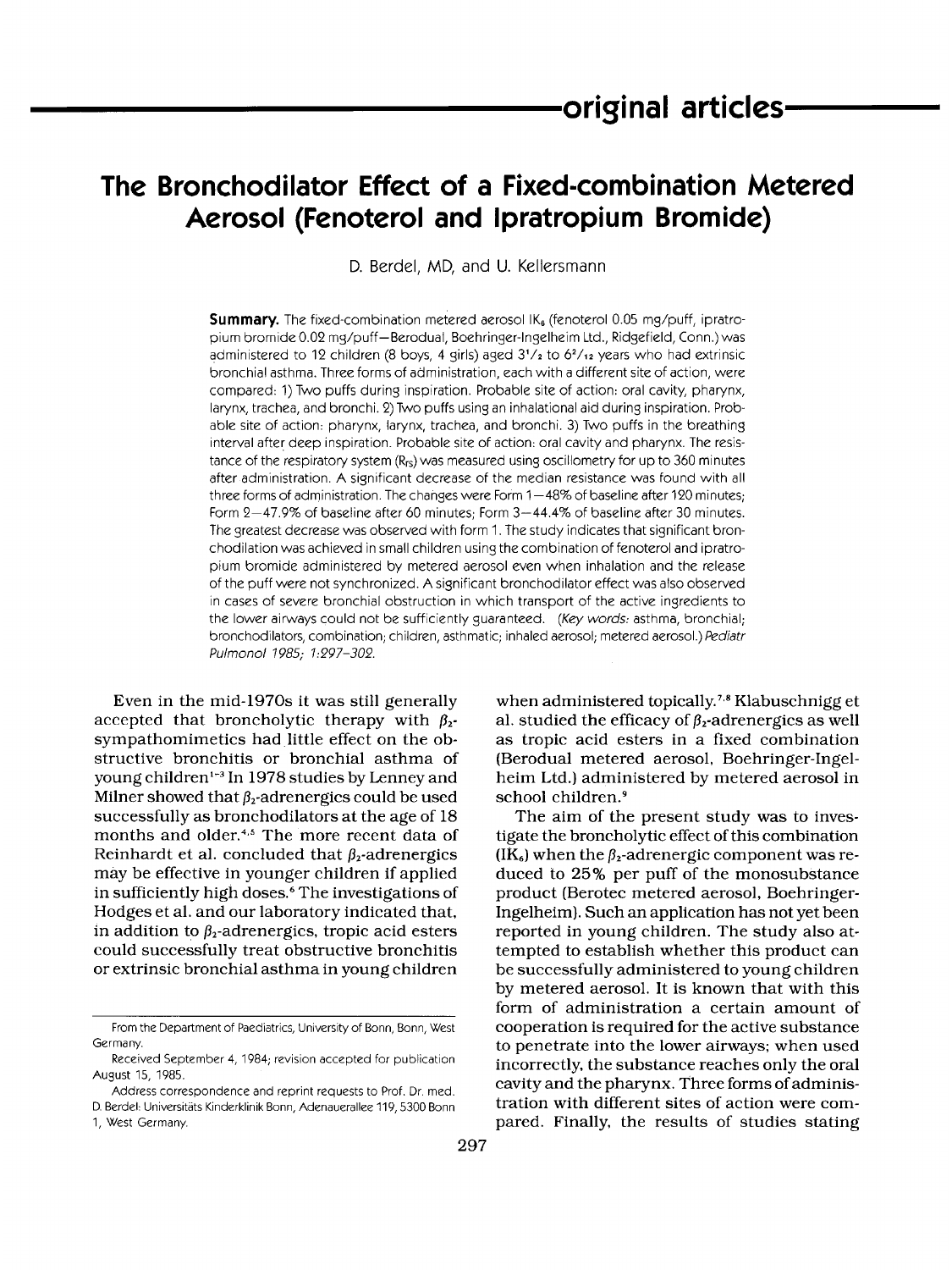

**figure** I-The three forms of application of the fixed-combination metered aerosol:

I=metered dose inhaler with deep inhalation.

 $I$ la=metered dose inhaler  $+$  inhalational aid.

 $I\!I\!b$ =metered dose inhaler with deep inhalation + inhalational aid.

Ill=rnetered dose inhaler after deep inspiration in the postinspiratory pause.

that aerosols sprayed only into the oral cavity achieved as much as 80-90% of the maximal bronchodilator capacity were reexamined.<sup>10</sup>

## **Materials and Methods**

Twelve patients (8 boys, 4 girls) aged  $3^{1/2}$  to  $6^{2/12}$ years who had extrinsic asthma and were undergoing long-term therapy with bronchodilators were examined. Oral broncholytic agents used by the patients were discontinued at least 12 hours prior to the study, and inhalants, at least 8 hours prior. The parents were informed about the aims of the study and gave consent to the participation of their children. Prerequisites for inclusion in the study were: 1) oscillatory resistance  $(R_{rs})$  measurements of over 150% of the predicted value on each day of the study; 2) the absence of concomitant cardiac, renal, hepatic, or metabolic disorders; 3) practice with placebo metered aerosol before the actual study.

The  $R_{rs}$  was determined using a comparative oscillation method (Siregnost **FD5,** Siemens Corporation, Iselin, N.J.) and was read from the phase diagram. 11.12 The reference standards used were Rrs values that had been previously determined by us for young children. $13$  The study lasted for 6 hours on each of the 3 days.  $R_{rs}$  was measured before and 10, 30, 60, 120, 240, and 360 minutes after the administration of two puffs of the test substance  $IK_{\delta}$ . One puff contained 0.05 mg fenoterol and 0.02 mg ipratropium bromide. The test substance was distributed in a randomized fashion on 3 consecutive days by the same physician under the same conditions for use in three different ways:

- 1. Two puffs of MA, synchronized with deep inhalation (deposited on the mucosa of the oral cavity, pharynx, larynx, trachea, and bronchi). This is the usual application of a metered dose inhaler (figure  $1<sub>l</sub>$ ).
- 2. *nYo* puffs MA employing an inhalational aid with deep inhalation (deposited on the mucosa of the pharynx, trachea, and bronchi). The inhalational aid was a plastic tube attached to the metered dose inhaler (figure 1<sub>IIa</sub>) that reached deep into the child's mouth (figure 1IIb). This **al**lowed less substance to be deposited on the oral mucosa than did form **1.** Another advantage of this form of application was that the release of the puff into the tube did not need to be syn-

table 1-Median Oscillatory Resistance (±SD) in 12 Patients with Bronchial Asthma Before and After Administration of 2 Puffs of IK<sub>6</sub> Metered Aerosol

|                         | Oscillatory Resistance (mbar/l/sec) |        |        |        |        |        |        |  |
|-------------------------|-------------------------------------|--------|--------|--------|--------|--------|--------|--|
| Forms of Administration | Before                              | At 10  | At 30  | At 60  | At 120 | At 240 | At 360 |  |
|                         | Admin.                              | Min.   | Min.   | Min.   | Min.   | Min.   | Min.   |  |
| 1. 2 puffs MA with      | 18.50                               | 10.00  | 9.40   | 9.45   | 9.35   | 12.00  | 12.75  |  |
| deep inhalation         | (1.81)                              | (2.24) | (2.20) | (1.55) | (2.78) | (2.49) | (2.86) |  |
| 2. 2 puffs $MA + IA$    | 18.50                               | 10.40  | 9.75   | 9.65   | 10.75  | 11.95  | 14.00  |  |
| with deep inhalation    | (4.34)                              | (3.42) | (1.83) | (2.41) | (2.76) | (2.83) | (4.96) |  |
| 3. 2 puffs MA after     | 18.50                               | 19.40  | 10.25  | 10.50  | 10.45  | 11.40  | 14.00  |  |
| deep inhalation         | (2.04)                              | (2.42) | (2.22) | (2.92) | (2.82) | (2.65) | (3.28) |  |

Abbreviations: **MA** = metered aerosol; **MA** + **IA** = metered aerosol plus inhalational aid. Mean predicted value  $= 10.25$   $(+0.99)$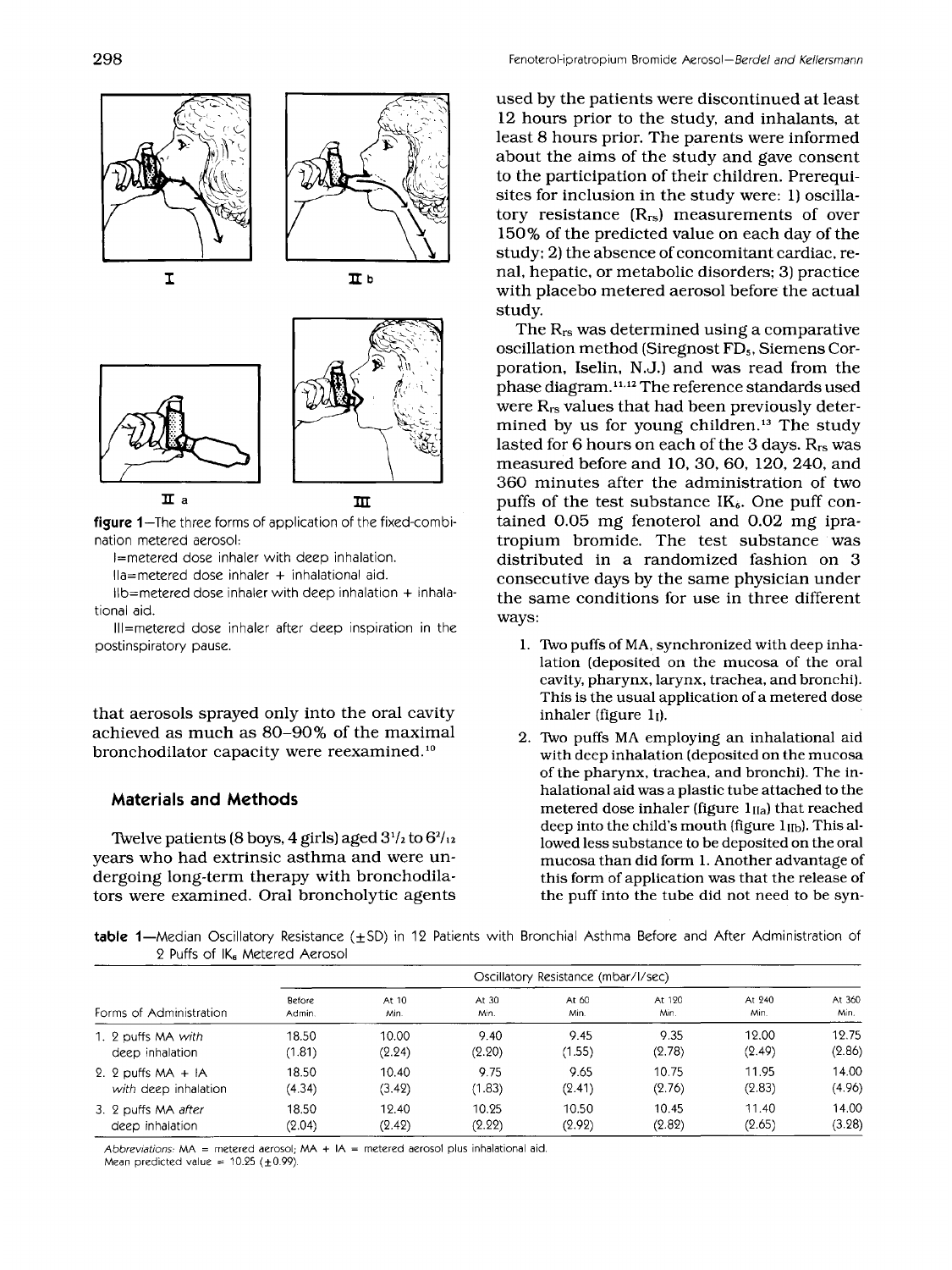chronous with the child's inhalation because the substance could also be inhaled from the tube.

3. Two puffs of metered aerosol after deep inhalation during the postinspiratory pause into the wide open mouth (deposited on the oral mucosa and pharynx). In this form the child had to inhale deeply and then hold his or her breath while the 2 puffs were released before exhaling (figure  $1_{III}$ ).

Changes in Rrs over time were studied in three different ways: 1) as absolute values; 2) as percent of baseline values; **3)** as percent of predicted values. For statistical comparison of the fixed combination product we used the maximal percentage decrease compared with the baseline Rrs value. The percentage decrease was evaluated by variant analysis (factors: patient and product) followed by linear contrasts according to Scheffe using the SAS-program.<sup>14</sup> The level of significance was  $P \le 0.05$ .

#### **Results**

Table 1 shows the median value for  $R_{rs}$  + standard deviations for the duration of the study. Before application of the medication on each test day Rr, was on the average almost 200% of the normal predicted value. The maximum broncholytic effect was registered between **30** and 120 minutes after administration in all three forms of application; whereas with form 1 the lowest median was reached after 120 minutes, with form 2 the lowest was reached after **60**  minutes, and form **3** after **30** minutes. These results are illustrated in figure 2. It is evident that the broncholytic effects of forms 1 and 2 were almost the same; after **360** minutes form **2** had a slightly weaker broncholytic effect than did form 1. Form **3** showed the weakest bronchodilation but the decrease in  $R_{rs}$  during this protocol did not differ significantly from that obtained with the other forms of application. As can be seen in Table 1 and figure 2, at **30** minutes all three forms recorded mean Rrs values that lay within the individual predicted value. Only after **360** minutes were these measurements in the upper, or slightly above the upper, range of predicted values.

Thble 2 and figure **3** demonstrate the course of **Rrs** for each patient on each of the three study days. Except for patient **6** and 7, not only the bronchial (form 1) but also the buccal (form *3)* administration quickly led to a significant decrease of Rrs. The duration of bronchodilation was almost the same for all three forms of ad-



**figure** 2-Mean values and standard deviations for oscillatory resistance in 12 patients with bronchial asthma before and up to 360 minutes after administration of  $2$  puffs of IK $_6$ metered aerosol.

 $Key:$   $=$  metered aerosol (form 1).  $\cdots$   $\cdots$  = metered aerosol with inhalational aid (form 2).  $--- =$  metered aerosol, buccal application (form 3).

ministration in all patients except patients 9 and 11. For patient 9 the duration of action of form 2 was clearly shorter than forms 1 and **3,** and for patient 11 the duration of action of form 2 was clearly longer.

In the administration of metered aerosol without the inhalational aid it was difficult to coordinate inspiration with the simultaneous release of two puffs. In fact, it was only successfully done in two patients. In contrast, the inhalational aid method proved to be the easiest for all 12 patients. The buccal form was also used without problems by all 12 patients, but 10 of them considered it to be unpleasant because of the bitter taste of the metered aerosol.

#### **Discussion**

The aim of any long-term therapy must be to reduce the needed amount of medication as much as possible. In the combination product examined, the quantity of  $\beta_2$ -adrenergics was reduced to 25% of that in the monosubstance product and yet it produced a good bronchodilatory effect. With appropriate administration the respiratory resistance of all 12 patients was reduced by 50% and thus into the predicted normal range.

Our results show that for children a metered aerosol is not always easy to use, because small children are often incapable of simultaneously releasing the puff and inhaling. They may also reject the metered dose inhaler altogether because of its bitter taste. We therefore sought an alternative form of administration. An inhala-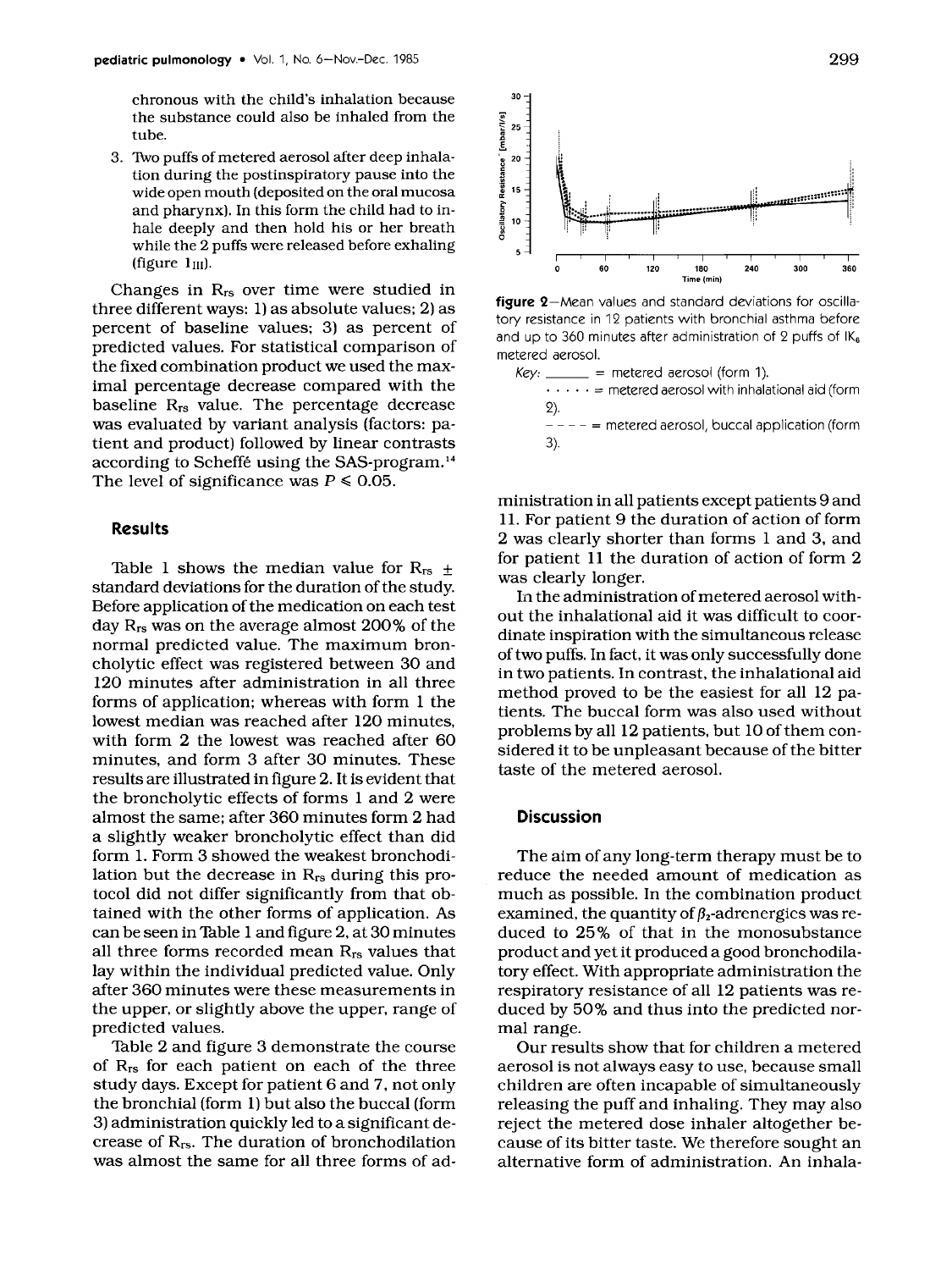| table 2—Individual Values for Oscillatory Resistance in 12 Patients with Bronchial Asthma Before and After Administration |  |  |  |
|---------------------------------------------------------------------------------------------------------------------------|--|--|--|
| of 2 Puffs of IK. Aerosol                                                                                                 |  |  |  |

|                |                                       | Oscillatory Resistance (mbar/l/sec) |                      |                       |                         |                      |                      |                      |                         |  |
|----------------|---------------------------------------|-------------------------------------|----------------------|-----------------------|-------------------------|----------------------|----------------------|----------------------|-------------------------|--|
| Patient        | Day                                   | Predicted<br>Value                  | Before<br>Admin.     | At 10<br>Min.         | At 30<br>Min.           | At 60<br>Min.        | At 120<br>Min.       | At 240<br>Min.       | At 360<br>Min.          |  |
| $\mathbf{1}$   | $\mathbf{1}$<br>$\pmb{2}$<br>3        | 10.3                                | 16.5<br>18.0<br>20.0 | 10.0<br>10.0<br>12.0  | $8.0\,$<br>9.8<br>11.0  | 8.5<br>9.5<br>10.5   | 7.9<br>11.0<br>10.2  | 13.0<br>12.0<br>11.0 | 10.0<br>14.0<br>17.0    |  |
| $\overline{2}$ | $\mathbf{1}$<br>$\pmb{2}$<br>3        | 10.2                                | 20.4<br>19.2<br>20.4 | 10.0<br>9.5<br>9.0    | 9.5<br>8.0<br>9.0       | 9.0<br>8.0<br>9.4    | 8.9<br>8.0<br>8.8    | 8.0<br>8.0<br>10.8   | 10.0<br>8.5<br>12.0     |  |
| 3              | $\mathbf{1}$<br>$\boldsymbol{2}$<br>3 | 9.8                                 | 20.0<br>17.5<br>19.6 | 10.5<br>11.5<br>10.0  | 9.3<br>9.5<br>9.5       | 9.5<br>8.4<br>9.0    | 9.2<br>8.0<br>8.8    | 11.0<br>8.2<br>10.5  | 11.0<br>$8.2\,$<br>14.0 |  |
| 4              | $\mathbf 1$<br>$\pmb{2}$<br>3         | 9.4                                 | 18.0<br>15.0<br>16.0 | 9.8<br>9.0<br>14.2    | 8.5<br>8.5<br>9.0       | 8.5<br>8.0<br>8.9    | 8.5<br>9.1<br>9.4    | 10.6<br>10.5<br>11.5 | 10.0<br>11.0<br>13.9    |  |
| 5              | $\mathbf{1}$<br>$\boldsymbol{2}$<br>3 | 9.6                                 | 16.0<br>17.5<br>17.0 | 9.2<br>11.0<br>10.8   | 9.0<br>10.0<br>9.0      | 9.4<br>9.0<br>9.3    | 9.5<br>9.5<br>10.0   | 11.0<br>11.0<br>9.6  | 11.8<br>13.0<br>9.8     |  |
| 6              | $\mathbf{1}$<br>$\pmb{2}$<br>3        | 11.5                                | 18.5<br>19.0<br>20.0 | 13.0<br>10.0<br>15.0  | 11.0<br>10.2<br>14.0    | 10.8<br>10.4<br>17.0 | 12.5<br>11.0<br>16.0 | 13.0<br>12.2<br>14.0 | 15.0<br>14.0<br>14.0    |  |
| $\overline{7}$ | 1<br>$\pmb{2}$<br>3                   | 10.1                                | 16.5<br>17.5<br>18.5 | 10.0<br>10.5<br>15.0  | 9.5<br>9.7<br>12.0      | 9.5<br>9.8<br>14.0   | 10.5<br>10.5<br>14.0 | 11.5<br>10.5<br>14.0 | 12.0<br>14.0<br>17.0    |  |
| 8              | $\mathbf{1}$<br>$\pmb{2}$<br>3        | 8.2                                 | 17.5<br>22.0<br>14.0 | 7.0<br>8.0<br>$7.5\,$ | 6.9<br>7.5<br>$7.0$     | 7.0<br>6.0<br>6.8    | 7.0<br>8.5<br>8.0    | 12.0<br>12.8<br>10.5 | 14.5<br>18.0<br>12.0    |  |
| 9              | $\mathbf{1}$<br>$\boldsymbol{Q}$<br>3 | 11.5                                | 20.0<br>28.0<br>18.5 | 8.8<br>17.0<br>10.8   | $8.0\,$<br>12.0<br>11.3 | 9.0<br>11.0<br>11.0  | 9.0<br>13.0<br>10.8  | 12.0<br>17.0<br>11.8 | 13.5<br>27.0<br>17.0    |  |
| 10             | $\mathbf{1}$<br>$\,2\,$<br>3          | 11.7                                | 22.0<br>29.0<br>21.0 | 13.9<br>19.0<br>12.9  | 15.1<br>14.0<br>14.5    | 13.0<br>16.0<br>15.0 | 16.0<br>18.0<br>14.0 | 14.0<br>16.5<br>17.0 | 15.0<br>17.5<br>21.0    |  |
| 11             | $\mathbf{1}$<br>$\pmb{2}$<br>3        | 10.5                                | 19.0<br>20.0<br>17.3 | 14.7<br>15.1<br>12.8  | 12.0<br>11.9<br>11.9    | 11.0<br>10.3<br>11.9 | 14.5<br>11.0<br>15.8 | 18.5<br>11.9<br>17.8 | 19.5<br>13.2<br>19.0    |  |
| 12             | $\mathbf 1$<br>$\pmb{2}$<br>3         | 10.3                                | 18.5<br>17.0<br>18.5 | 12.0<br>10.3<br>14.0  | 11.0<br>9.5<br>9.5      | 10.8<br>10.0<br>10.5 | 12.5<br>12.0<br>10.7 | 13.0<br>14.5<br>11.3 | 15.0<br>15.0<br>12.5    |  |

Day 1 = metered aerosol with deep inhalation (bronchial; day **2** = metered aerosol **plus** inhalational aid with deep inhalation (bronchial); day 3 = metered aerosol after deep inhalation (buccal).

tional aid was developed for children and the elderly that can be attached to the conventional metered dose inhalers currently on the market. This makes handling much easier since the patient's inhalation and release of the puff do not need to be coordinated. Although coating of the plastic tube occurs, effectiveness was not reduced. In fact, the average reduction in R<sub>rs</sub> was the same with and without the inhalational aid, but the acceptance was much better.

We wanted to determine whether  $IK_6$  has any effect when the children were incapable of inhaling the substance due to lack of cooperation or to severe obstruction. It has been generally held that the use of the metered dose inhaler was only justified if a certain amount of the drug could reach the bronchopulmonary receptors. **Is**  If it could not, systemic treatment has been thought to be preferable. **16-18** The results we obtained in young children are clearly consistent with those of other studies in adults<sup>10,19,20</sup> in which the buccal administration of MA produced an adequate degree of bronchodilation and the effective duration was shown to differ greatly from conventional routes of administration. Several explanations for this effect have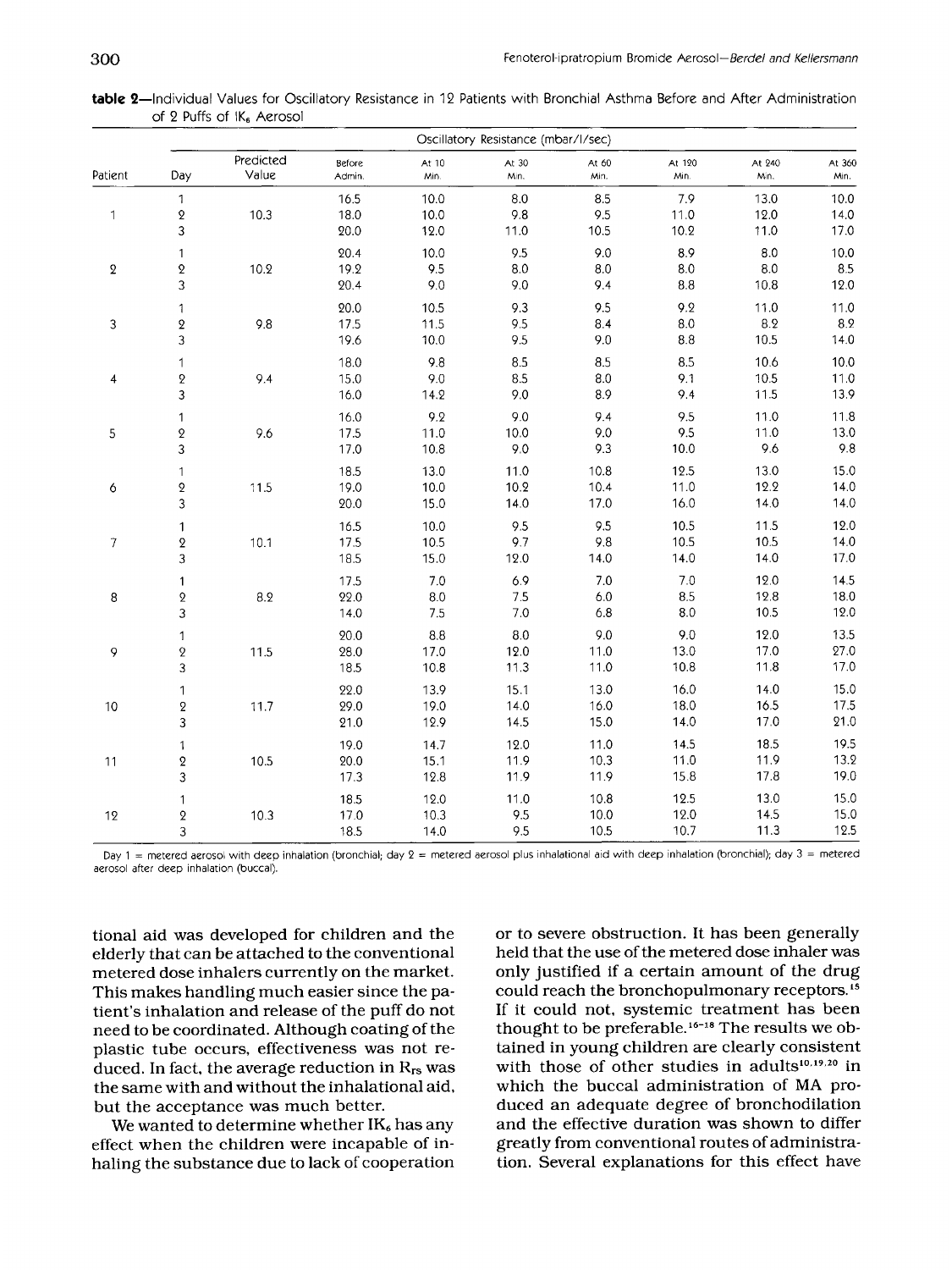

30



been suggested. It is thought that the receptors of the mouth and pharyngeal mucosa mediate reflex bronchodilation.<sup>21</sup> The investigations of Zimmermann et al.<sup>21,22</sup> support this theory. They demonstrated in animal experiments that the application of a single allergen or acetylcholine onto the buccal mucosa caused bronchoconstriction. It is also conceivable that the active substance is absorbed by the oral mucosa and transported to the lung via the right heart.<sup>23,24</sup> Finally, it could be that the active substance reaches the trachea and bronchi by buccal administration in sufficient quantity to cause the broncholytic effect. This theory is supported by the investigations of Ruffin,<sup>25</sup> who studied mouthwash with fenoterol solution without ob-

taining any broncholytic effect. The only difference between Ruffin's method and ours is that he tested fenoterol alone, whereas we used a combination  $(IK_6)$  and applied it using a different method. Various studies that show a clear dose-related effect of  $\beta_2$ -sympathomimetics and atropine derivatives dispute this theory.<sup>26,27</sup> The fact that  $\beta_2$ -adrenergic substances administered as metered aerosols cause significant broncholytic effect far from their usual site of action is supported by investigations of Groth et al.,<sup>28</sup> who demonstrated that even the intranasal application of fenoterol metered aerosol had a broncholytic effect equal to the conventional inhalational form.

Irrespective of where the inhaled drug is even-